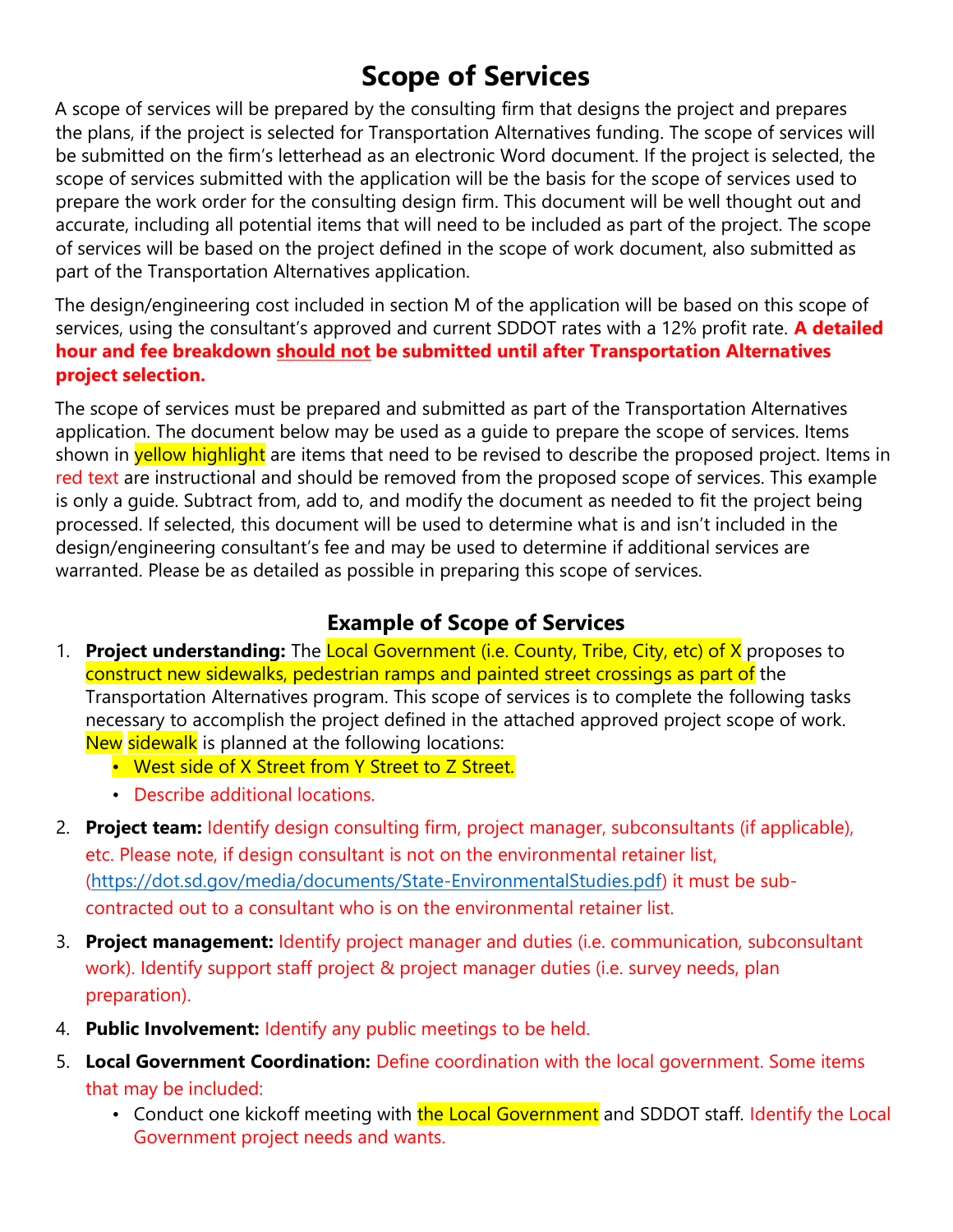- Coordination meetings. Identify two meetings (one at 60% plan review and one at final plan review) to ensure Local Government needs and wants are met.
- Presentations to city council. Identify and estimate quantity.
- 6. Coordination on behalf of local government: Define coordination on behalf of the project local government. If there are specific coordination items not included in your fee, those items should be listed in the "Supplemental Services Not Included" section. Some items that may be included:
	- Obtain environmental clearances: Obtain all necessary project-related environmental clearances from U.S. Fish and Wildlife, South Dakota Department of Agriculture and Natural Resources, South Dakota Game, Fish and Parks and others. Complete records search and archaeological survey, if needed for Section 106 process. Submit to the SDDOT documentation verifying project approval has been obtained from the required agencies and letters have been sent to the tribes. Note: The consultant/sub-consultant will need to obtain all NEPA checklist documents (https://dot.sd.gov/doingbusiness/environmental/forms#listItemLink\_1356). All environmental engineering must be completed by an engineer selected from the SDDOT environmental consultant retainer list at https://dot.sd.gov/media/documents/State-EnvironmentalStudies.pdf.
	- **Right of way and utility certification and private utility coordination:** Assist the City in preparing certification that all right of way and utility adjustments or agreements are in place prior to the state's advertisement and letting. Prepare and submit right-of-way and utility certification documents to the SDDOT Active Transportation Engineer in advance of final plans.

Note: This includes contacting the utility companies early in the design process to determine impacts to the utilities, documenting which utilities occur in the corridor, identifying the contact for the utilities and identifying the impacts to the utilities. In addition to the utility certification form being completed, the consultant also will be required to send a certification letter to the SDDOT (with the information identified in the previous sentence), to include the utility information in the plans and to send letters to the utility companies located in the corridor once the bid letting date is sent.

- Obtain railroad crossing agreement and estimate: If the project requires a pedestrian or bike path crossing to be constructed across an existing rail line: Obtain a written agreement and cost estimate from the XXXX (railroad) for the construction of XXXX (sidewalk/shared use path, etc.) crossing the **XXXX** (railroad) at **XXX** (location) and include a copy of this XXXX (railroad) agreement and a schedule for the construction of the crossing with the project's final plan submittal package. The consultant will contact Lance Birger, STATE Highway-Rail Safety Engineer, for guidance on crossing requirements and coordination with the **XXXX** (railroad).
- Obtain railroad permit to occupy the right of way: If the project requires construction of a pedestrian or bike path to be constructed within the railroad right of way: Obtain a permit to occupy the right of way from the XXXX (railroad) for the construction of XXXX (sidewalk, shared use path, etc.) in the XXXX railroad's right of way at XXX (location) and include a copy of this XXXX (railroad) permit to occupy the right of way with the project's final plan submittal package. The consultant will contact Lance Birger, STATE Highway-Rail Safety Engineer, for guidance and coordination with the **XXXX** (railroad).
- **Right of way or easement acquisition:** Conduct  $\frac{\mathsf{X}}{\mathsf{X}}$  (number) property owner meetings. Complete right-of-way documentation and exhibits and assist or acquire easements and agreements for the project (if requested by the City) according to the Uniform Relocation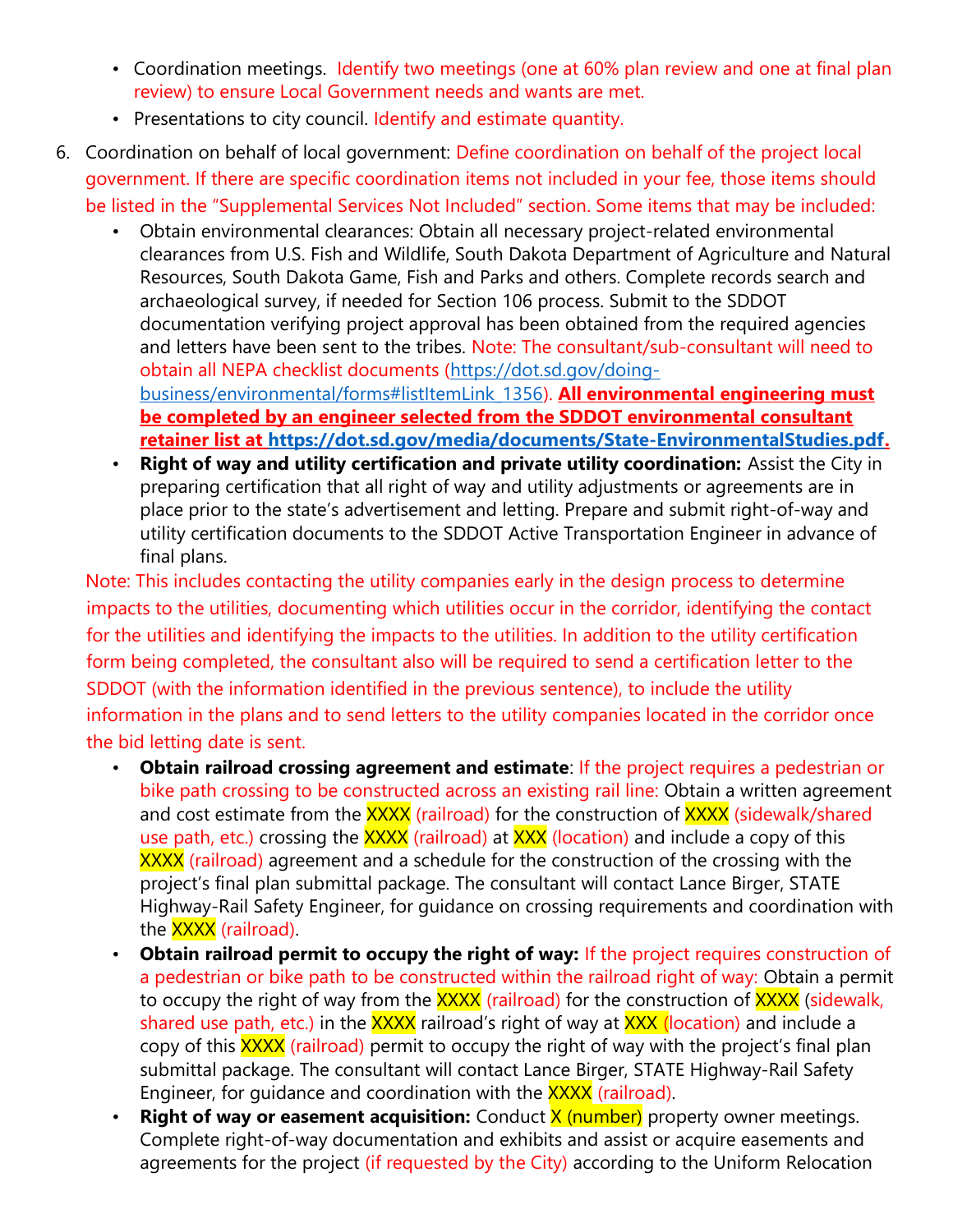Assistance and Real Property Acquisition Policies Act of 1970, as amended in 1987. The local government will use unaltered State forms in obtaining right of way. Perform legal survey, obtain plats or property information as required to establish easements and generate right-of-way plats (if necessary) for use by the local government.

### 7. Design Survey:

- Identify and obtain state approval of the project limits and scoping details as established during the kickoff meeting.
- Perform field survey as necessary to establish beginning and ending stations, horizontal and vertical control points and horizontal alignment data.
- Complete topographic survey required to complete the final design documents. Topographic survey will be completed from the centerline of the street to X feet outside the right of way on the one side of the street receiving sidewalk.
- Additional survey will be completed at the intersections for design of the pedestrian landings/ ramps. Survey will be completed along the entire project, including areas where existing sidewalk may remain in place.
- Topographic features, profiles and cross sections will be incorporated into the base map and plans for the project.
- One-call locates will be completed for the topographic areas, and various utility companies will be contacted to collect available information on underground utility locations. Locations will be incorporated into the base mapping for the project. Utilities include electric, gas, sanitary sewer, storm sewer, telephone, fiber optic and cable.
- City and county records will be researched to establish approximate locations of property lines, right-of-way lines and property ownership for the properties affected by the project, and the data will be incorporated into the base map of the project.
- Survey notes will be retained on file with the consultant for subsequent use in the preparation of construction plans and will be available to the **local government** and the SDDOT upon request.
- 8. **Encroachment survey:** Prepare and submit an encroachment survey to the Office of Project Development once all permanent right-of-way boundaries have been established. (Explain activities to be covered in the encroachment survey. Encroachment Survey Guide to be supplied by the Active Transportation Engineer.)
- 9. **Drainage analysis:** (Explain level of drainage analysis needed—for culverts, intersections, etc.)
- 10. **Engineer's estimate of probable construction:** An estimate of probable cost will be prepared and submitted with the preliminary plan submittal and again when final plans and specifications are submitted.
- 11. Preliminary plans: Plans, specifications and cost estimates will be prepared for the project. Plans will be prepared according to state guidelines and will use state specifications. The engineering/ design services section of the SDDOT website is a reference for plan preparation: http:// www.sddot.com/business/design/Default.aspx. Specifications will follow the 2015 Standard Specifications for Roads and Bridges, SDDOT Local Roads Plan, Manual on Uniform Traffic Control

 Devices (MUTCD), Americans with Disabilities Act (ADA) standards and must comply with American Association of State Highway and Transportation Officials, MUTCD and ADA standards. The SDDOT uses PROWAG as the appropriate ADA guidelines.. SDDOT bid items, standard plates and plan notes will be used in development of 11" x 17" Non-section method plan sheets. Plan and specification requirements should be coordinated with the state Active Transportation Engineer.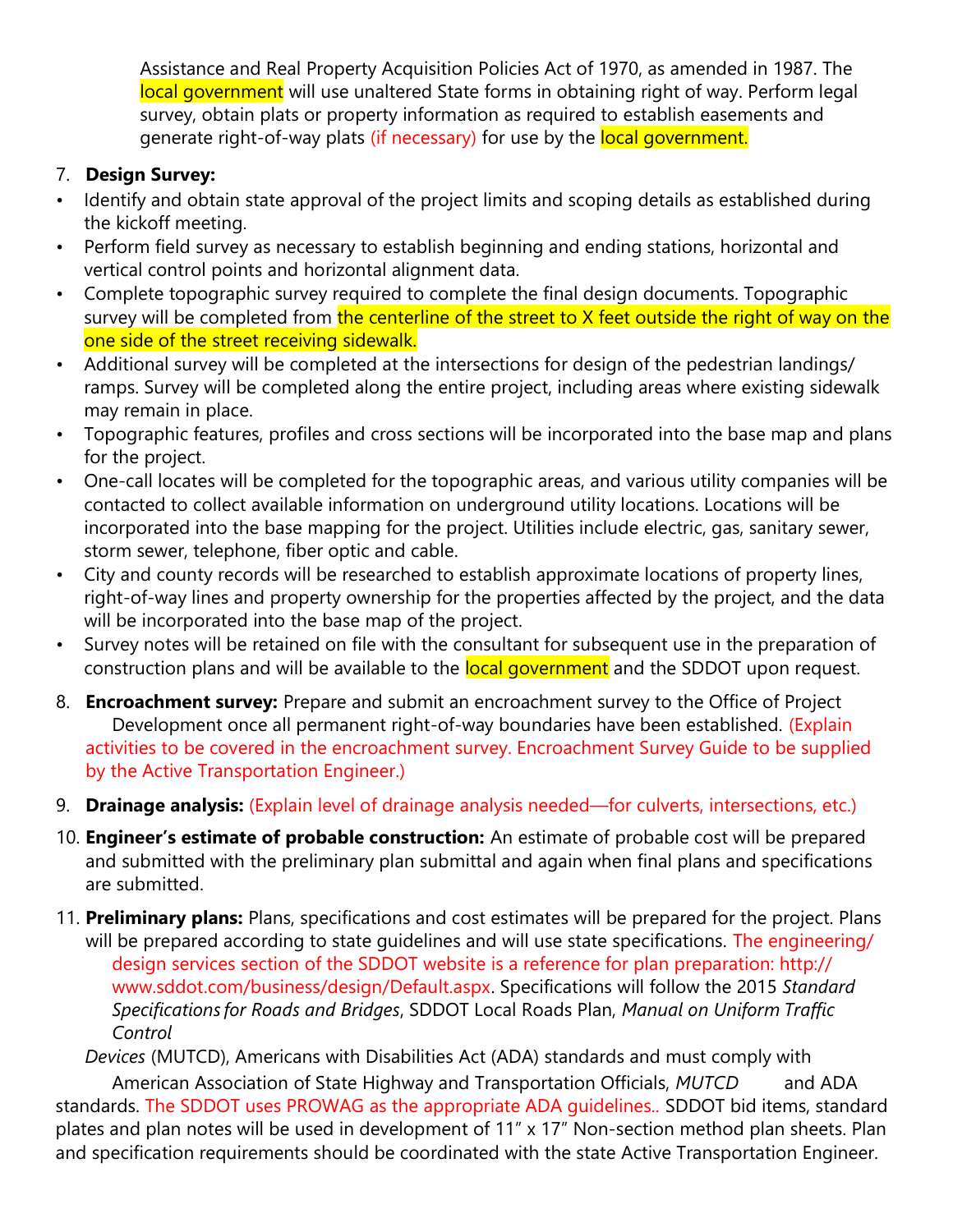Preliminary plans will be submitted electronically at 60% and will include plan and profile, right-ofway impacts and a preliminary engineer's estimate. (The local government should also be supplied with a set of 60% plans for review.)

- 12. Final plans: Final plans will be submitted at 100% completion and will be ready for bid letting. Final plans will be submitted in PDF format and will be distributed for SDDOT and local government review. Necessary revisions will be provided in electronic SDDOT review comments. Final plans will include a vicinity map, design designation, estimate of quantities, rates of materials, plan notes, traffic control notes, typical sections, summary of items, standard plates and specifications. A copy of the engineer's estimate will accompany the plans. Final plans will be submitted to the Active Transportation Engineer, Office of Project Development, and will be placed on the SharePoint site (link to be sent by the Active Transportation Engineer upon request). The state's Active Transportation Engineer will be notified when the plans have been uploaded.
- 13. **Bid letting plans:** Bid letting plans will incorporate plan changes requested in SDDOT electronic plan review comments. An electronic PDF file of the engineer-stamped set of plans will be submitted. Bid letting plans will be submitted within two weeks of receipt of the electronic plan review comments. An updated copy of the engineer's estimate will accompany the plans.
- 14. Construction miscellaneous (maximum of 20 hours not to exceed a total estimated cost of \$5,000): It may be necessary for the designer to review and address general construction engineering issues that may occur during the construction of pathway project. Services, as requested by the state, will be on an as-requested basis requiring the designer to respond in a timely manner based on the urgency of the request. This item does not include revision of plan sheets and redesign.

If no design issues arise, the funds for this scope item, and corresponding fixed fee, will not be paid to the consultant.

A notice to proceed will be required for this item, as documented by an email chain that will include the specific request, the request date and the requestor name (such as an SDDOT staff member). The notice to proceed needs to be dated prior to or on the day of the work being done. It will be the responsibility of the consultant to supply the email chain, along with the billing information, to be reimbursed.

15. Overall completion date: The overall completion date of this work order will be XXXX.

#### 16. Supplemental services not included in this contract (examples):

- Any supplemental engineering work required to meet agency regulatory or funding requirements that become effective subsequent to the date of this agreement
- Additional property owner meetings, exhibits, letters, and/or correspondence not described within this scope of services
- Landscaping plans or improvements beyond surface restoration by seeding and/or sodding
- Permanent signing plans other than speed limit, school zone and crosswalk signs
- Soil borings or any other geotechnical work
- Establishing an assessment schedule for the proposed sidewalk improvements
- Record drawings are not included in this agreement Construction administration
- Resident engineering.

All information and data will be submitted and all questions and requests will be directed to the SDDOT Office of Project Development.